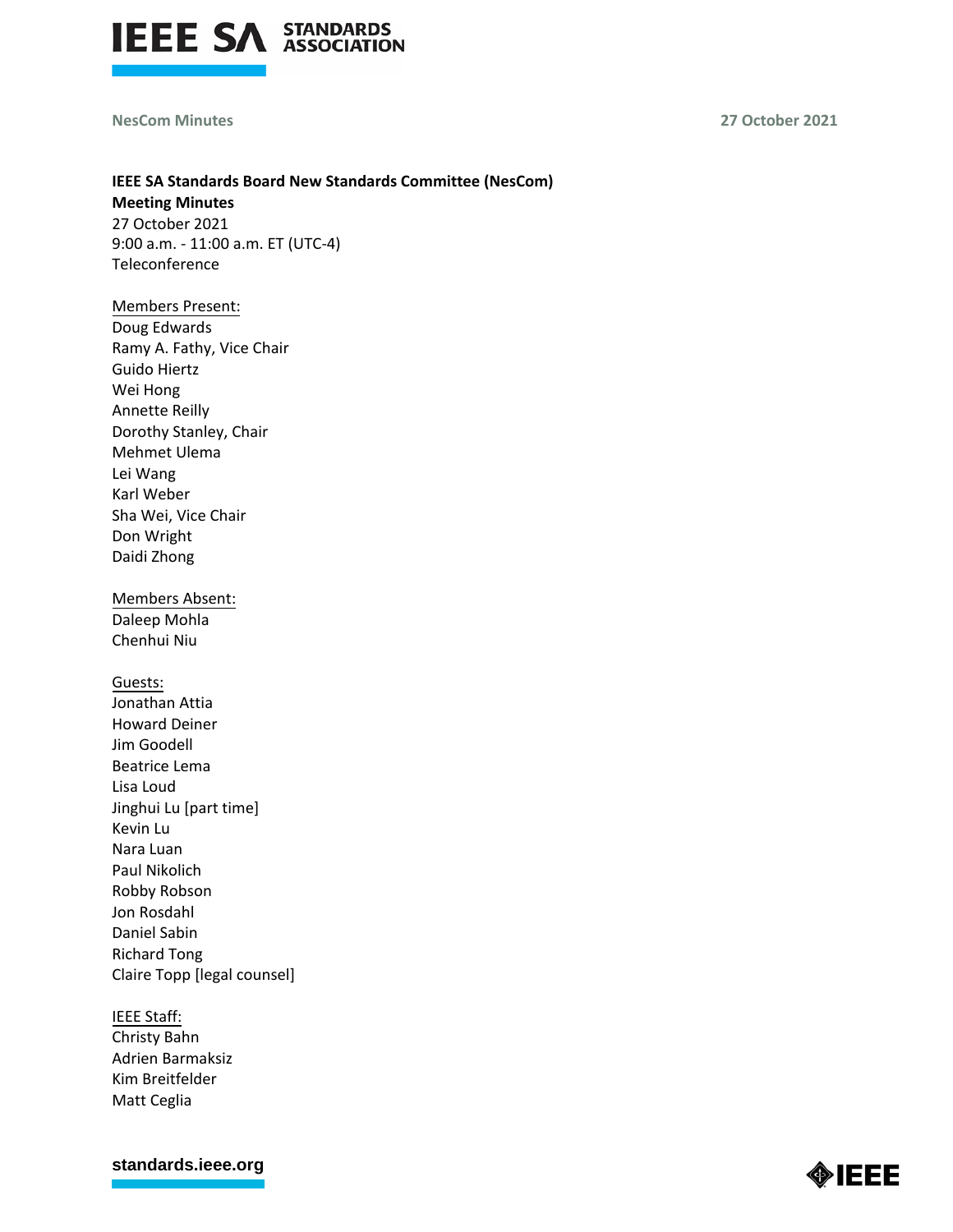Sri Chandrasekaran Karen Evangelista Jonathan Goldberg Jodi Haasz Yvette Ho Sang Soo Kim Michael Kipness Jiajia Liu Kelly Lorne Erin Morales Christian Orlando Dan Perez Pat Roder Rudi Schubert Tom Thompson Lisa Weisser, Administrator Malia Zaman Meng Zhao

# **[Unless otherwise noted, all votes are unanimous]**

# **1 CALL TO ORDER AND INTRODUCTIONS**

Chair Stanley welcomed everyone and called the meeting to order at 9:01 a.m. ET (UTC-4). There was a round of introductions by all in attendance.

### **2 REVIEW AND APPROVAL OF THE AGENDA**

The agenda was reviewed, and Chair Stanley encouraged everyone on the call to appreciate the broad range of topics on this (and every) NesCom agenda. She asked if there were any changes to be made to the agenda. There were none.

**A motion was made (Wright) and seconded (Wei) to approve the 27 October 2021 NesCom meeting agenda, including the consent agenda. In the absence of objection, the motion was approved.**

### **2.1 Consent Agenda**

### **2.1.1 Withdrawal Requests**

### IEEE Computer Society/Learning Technology

### **P1484.20.1**

Standard for Learning Technology-Data Model for Reusable Competency Definitions **Recommendation: Approve PAR withdrawal**

### IEEE Computer Society/Software & Systems Engineering Standards Committee

**P7006**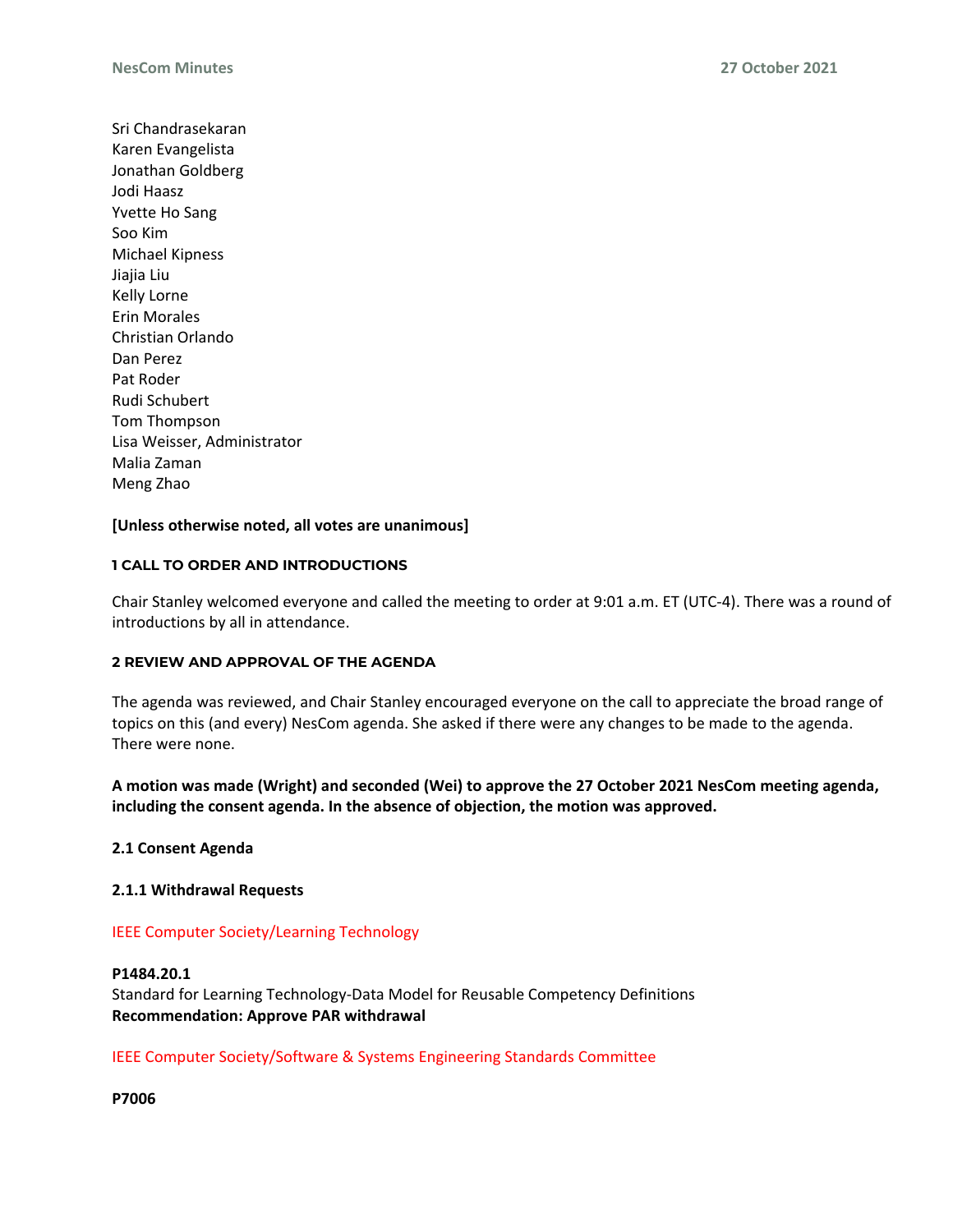Standard for Personal Data Artificial Intelligence (AI) Agent **Recommendation: Approve PAR withdrawal**

IEEE Engineering in Medicine and Biology Society/IEEE 11073 Standards Committee

#### **P11073-10428**

Health Informatics - Device Interoperability - Part 10428: Personal Health Device Communication - Device Specialization - Electronic Stethoscope **Recommendation: Approve PAR withdrawal**

# **2.1.2 Standards Committee Change Request for P2851 to Move from C/DA TO C/FSSC**

Note: The approval of this Standards Committee change request was included in the approval of the agenda and consent agenda. The PAR P2851 'Standard for Functional Safety Data Format for Interoperability within the Dependability Lifecycle' has been moved from C/DA to C/FSSC.

#### **3 PARS FOR DISCUSSION**

### **3.1 Modified PARs**

# IEEE Computer Society/Learning Technology

**P1484.20.2** Recommended Practices for Defining Competencies **Recommendation: Approve modified PAR until December 2024**

# IEEE Power and Energy Society/Transmission and Distribution

**P2030.10** Standard for DC Microgrids for Rural and Remote Electricity Access Applications **Recommendation: Approve modified PAR until December 2021**

### **3.2 Extension Requests**

### IEEE Computer Society/Learning Technology

**P7004** Standard for Child and Student Data Governance **Recommendation: Approve request for an extension until December 2023**

### IEEE Electromagnetic Compatibility Society/Standards Development Committee

### **P1128**

Recommended Practice for Radio-Frequency (RF) Absorber Evaluation in the Range of 30 MHz to 40 GHz **Recommendation: Approve request for an extension until December 2023**

### IEEE Engineering in Medicine and Biology Society/Standards Committee

**P1708** Standard for Wearable Cuffless Blood Pressure Measuring Devices **Recommendation: Approve request for an extension until December 2024**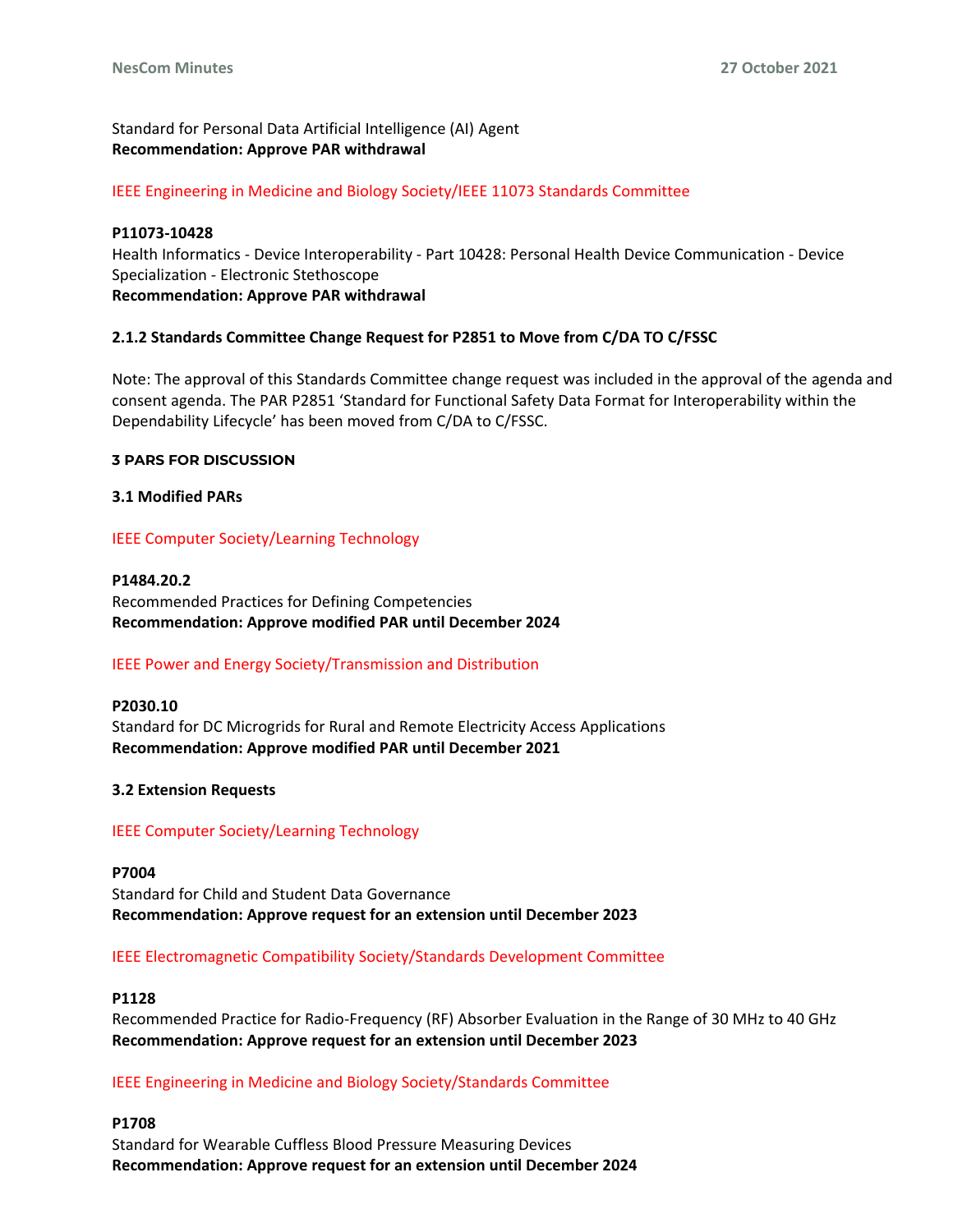# IEEE Industry Applications Society/Petroleum & Chemical Industry

### **P2455**

Recommended Practice for the Repair and Maintenance of Direct Current Electric Machines **Recommendation: Approve request for an extension until December 2023**

#### **P80005-3**

Utility Connections in Port - Part 3: Low Voltage Shore Connection (LVSC) Systems - General Requirements **Recommendation: Approve request for an extension until December 2022**

IEEE Instrumentation and Measurement Society/TC41 - Traffic Enforcement Technologies

#### **P2452**

Standard for the Performance of Lidar Used in Traffic Speed Measurements **Recommendation: Approve request for an extension until December 2023**

#### IEEE Microwave Theory and Techniques Society/Standards Coordinating Committee

#### **P1765**

Recommended Practice for Estimating the Uncertainty in Error Vector Magnitude of Measured Digitally Modulated Signals for Wireless Communications **Recommendation: Approve request for an extension until December 2022**

#### IEEE Power and Energy Society/Electric Machinery

#### **P11**

Standard for Rotating Electric Machinery for Rail and Road Vehicles **Recommendation: Approve request for an extension until December 2023**

IEEE Power and Energy Society/Energy Development & Power Generation

#### **P1010**

Guide for Control of Hydroelectric Power Plants **Recommendation: Approve request for an extension until December 2022**

### IEEE Power and Energy Society/Insulated Conductors

#### **P1210**

Standard Tests for Determining Compatibility of Cable-Pulling Lubricants with Wire and Cable **Recommendation: Approve request for an extension until December 2022**

### IEEE Power and Energy Society/Power System Relaying and Control

### **PC37.102**

Guide for AC Generator Protection **Recommendation: Approve request for an extension until December 2022 (10 approve, 0 disapprove, 1 abstain)**

**PC37.233** Guide for Power System Protection Testing **Recommendation: Approve request for an extension until December 2022**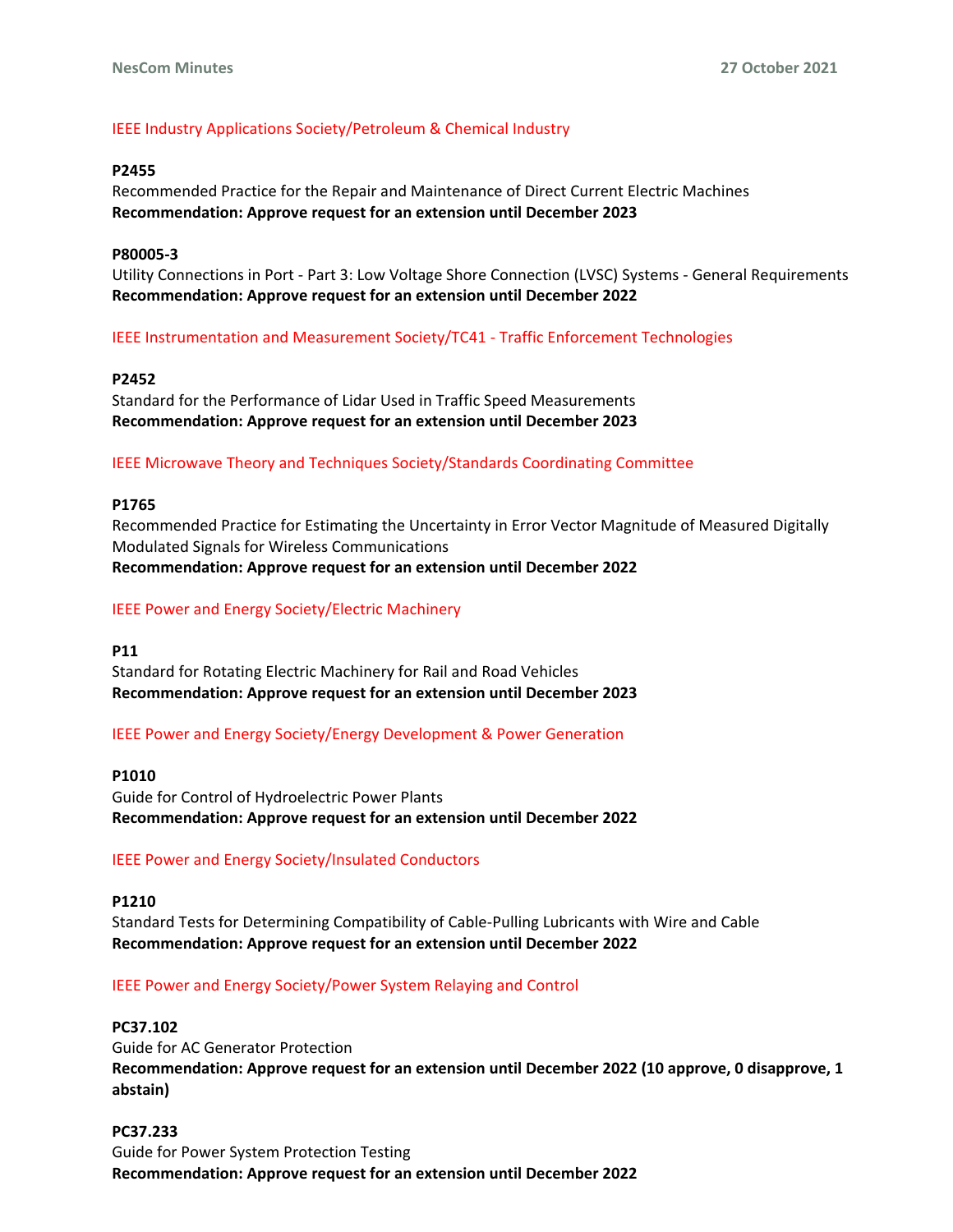# IEEE Power and Energy Society/Substations

#### **P2656**

Guide for Functional Specification of Voltage-Sourced Converter for HVDC Stations **Recommendation: Approve request for an extension until December 2024**

# IEEE Power and Energy Society/Switchgear

#### **PC37.68**

Standard Design, Test, and Application Requirements for Microprocessor-Based Controls of Distribution Padmount, Dry Vault, Wet Vault, and Polemount Switchgear Rated Above 1 kV and up to and including 38 kV **Recommendation: Approve request for an extension until December 2023 (10 approve, 0 disapprove, 1 abstain)**

#### **PC37.301**

Standard for High-Voltage Switchgear (Above 1000 V) Test Techniques - Partial Discharge Measurements **Recommendation: Approve request for an extension until December 2023 (9 approve, 0 disapprove, 2 abstain)**

### IEEE Power and Energy Society/Transmission and Distribution

#### **P519**

Standard for Harmonic Control in Electric Power Systems **Recommendation: Approve request for an extension until December 2022**

#### **P1885**

Guide for Assessing, Measuring and Verifying Volt-Var Control Optimization on Distribution Systems **Recommendation: Approve request for an extension until December 2022**

### IEEE Reliability Society/IEEE Reliability

#### **P7009**

Standard for Fail-Safe Design of Autonomous and Semi-Autonomous Systems **Recommendation: Approve request for an extension until December 2023**

### IEEE Robotics and Automation Society/Standing Committee for Standards

### **P1872.1**

Robot Task Representation **Recommendation: Approve request for an extension until December 2023**

Ramy Fathy noted that the information provided in section two did not provide sufficient rationale for the reason the extension was needed. This information was provided by the Program Manager at the NesCom meeting.

### IEEE SA Board of Governors/Corporate Advisory Group

# **P2779** Guide for Assessment of Geological Stability of Transmission Corridors **Recommendation: Approve request for an extension until December 2022**

IEEE Society on Social Implications of Technology/Social Implications of Technology Standards Committee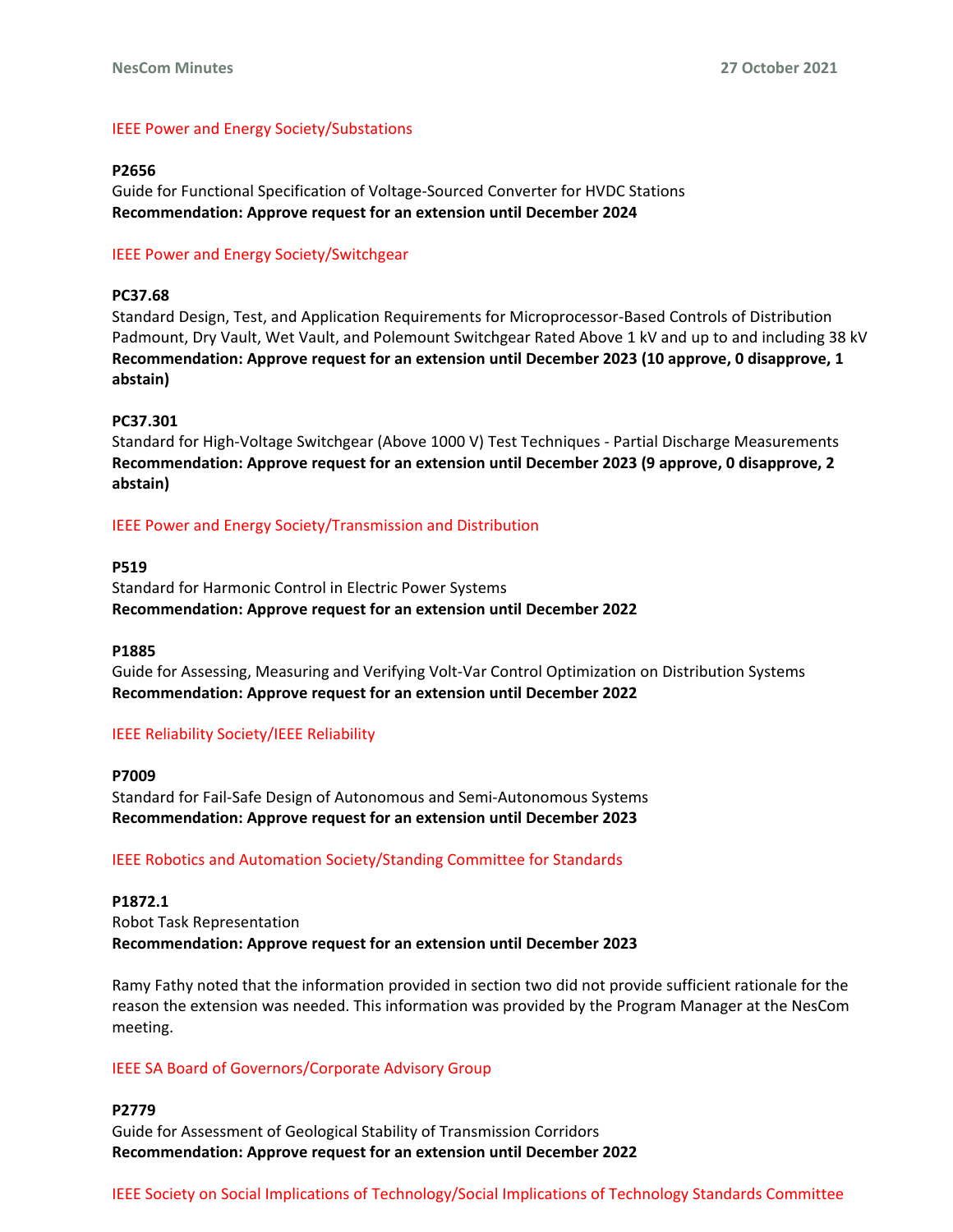### **P7012**

Standard for Machine Readable Personal Privacy Terms **Recommendation: Approve request for an extension until December 2023**

#### **3.3 New PARs**

IEEE Computer Society/Artificial Intelligence Standards Committee

#### **P3123**

Standard for Artificial Intelligence and Machine Learning (AI/ML) Terminology and Data Formats **Recommendation: Approve new PAR until December 2025**

#### **P3127**

Guide for an Architectural Framework for Blockchain-Based Federated Machine Learning **Recommendation: Approve new PAR until December 2025**

#### **P3128**

Recommended Practice for the Evaluation of Artificial Intelligence (AI) Dialogue System Capabilities **Recommendation: Approve new PAR until December 2025**

#### **P3129**

Standard for Robustness Testing and Evaluation of Artificial Intelligence (AI)-Based Image Recognition Service **Recommendation: Approve new PAR until December 2025**

### IEEE Computer Society/Data Compression Standards Committee

#### **P3122**

Standard for Data Processing and Compression Framework for Internet of Things **Recommendation: Approve new PAR until December 2025**

### IEEE Computer Society/Learning Technology

#### **P1484.20.3**

Standard Data Model for Sharable Competency Definitions **Recommendation: Approve new PAR until December 2025**

**P2807.6**

Guide for K-12 Educational Knowledge Graphs **Recommendation: Approve new PAR until December 2025**

### IEEE Computer Society/Microprocessor Standards Committee

# **P3120** Standard for Quantum Computing Architecture **Recommendation: Approve new PAR until December 2025**

### IEEE Computer Society/Smart Manufacturing Standards Committee

### **P3121**

Standard for Non-Intrusive State Monitoring Framework for Embedded Devices in Industrial Control Systems (ICSs)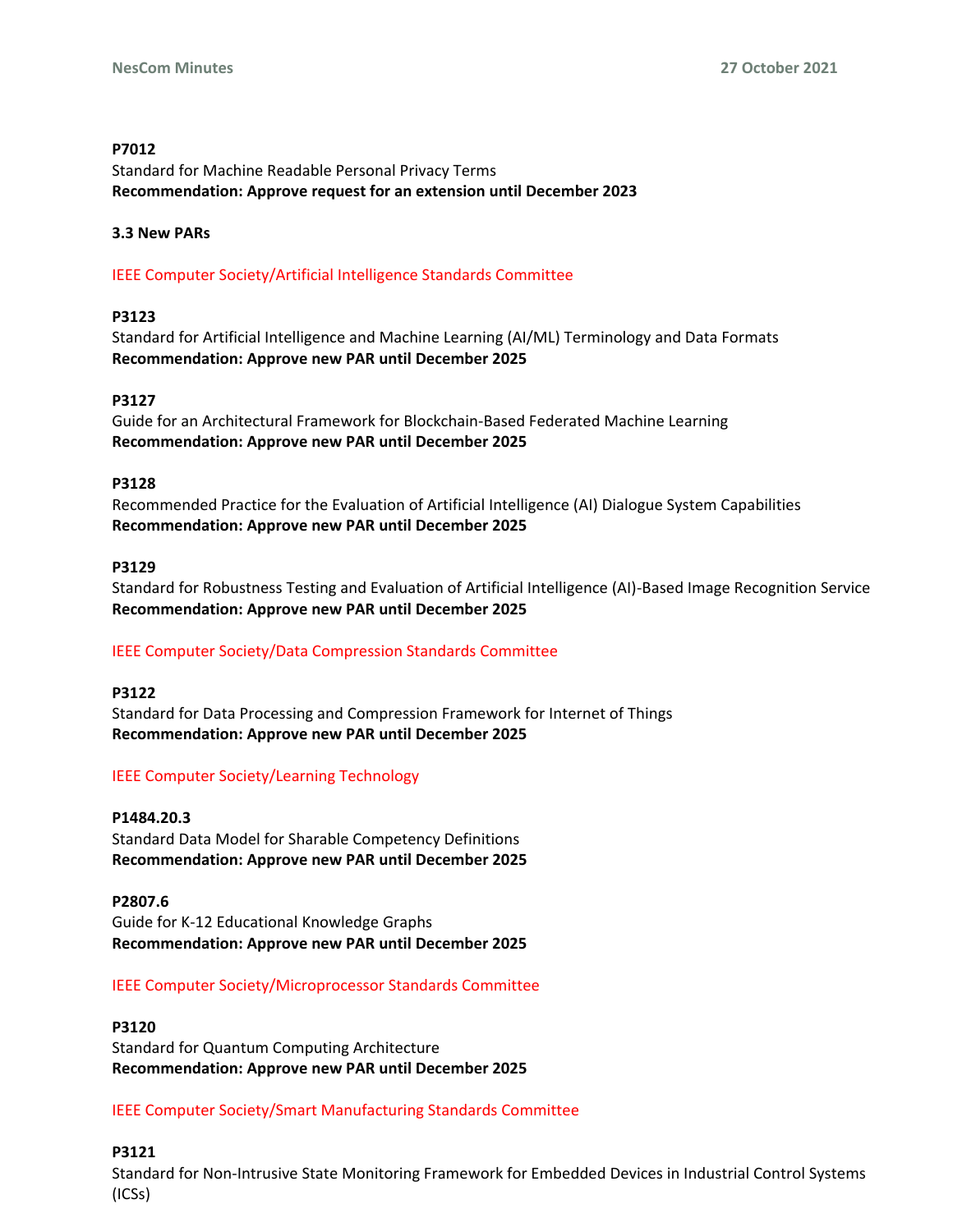# **Recommendation: Approve new PAR until December 2025**

IEEE Power and Energy Society/Transmission and Distribution

# **P3132**

Guide for Application of Spacers and Spacer Dampers on Bundled Conductors **Recommendation: Approve new PAR until December 2025**

### **P3133**

Guide for Direct Current (DC) Ice-Melting Technology of Overhead Transmission Lines **Recommendation: Approve new PAR until December 2025**

### **P3134**

Guide for Drawing Regional Icing Maps for Overhead Transmission Lines **Recommendation: Approve new PAR until December 2025**

IEEE Society on Social Implications of Technology/Social Implications of Technology Standards Committee

### **P7010.1**

Recommended Practice for Environmental Social Governance (ESG) and Social Development Goal (SDG) Action Implementation and Advancing Corporate Social Responsibility **Recommendation: Approve new PAR until December 2025**

### IEEE Vehicular Technology Society/Intelligent Transportation Systems

### **P3130**

Standard for Security Requirements and Testing Methods of Operating Systems in Connected Vehicles **Recommendation: Approve new PAR until December 2025**

### **3.4 PARs for the Revision of Standards**

IEEE Engineering in Medicine and Biology Society/Standards Committee

#### **P2010**

Recommended Practice for Neurofeedback Systems **Recommendation: Approve PAR for the revision of a standard until December 2025**

### IEEE Power and Energy Society/Analytic Methods for Power Systems

#### **P1729**

Recommended Practice for Electric Power Distribution System Analysis **Recommendation: Approve PAR for the revision of a standard until December 2025**

### IEEE Power and Energy Society/Transmission and Distribution

# **P1036**

Guide for the Application of Shunt Power Capacitors **Recommendation: Approve PAR for the revision of a standard until December 2025**

#### **P1829**

Guide for Conducting Corona Tests on Hardware for Overhead Transmission Lines and Substations **Recommendation: Approve PAR for the revision of a standard until December 2025**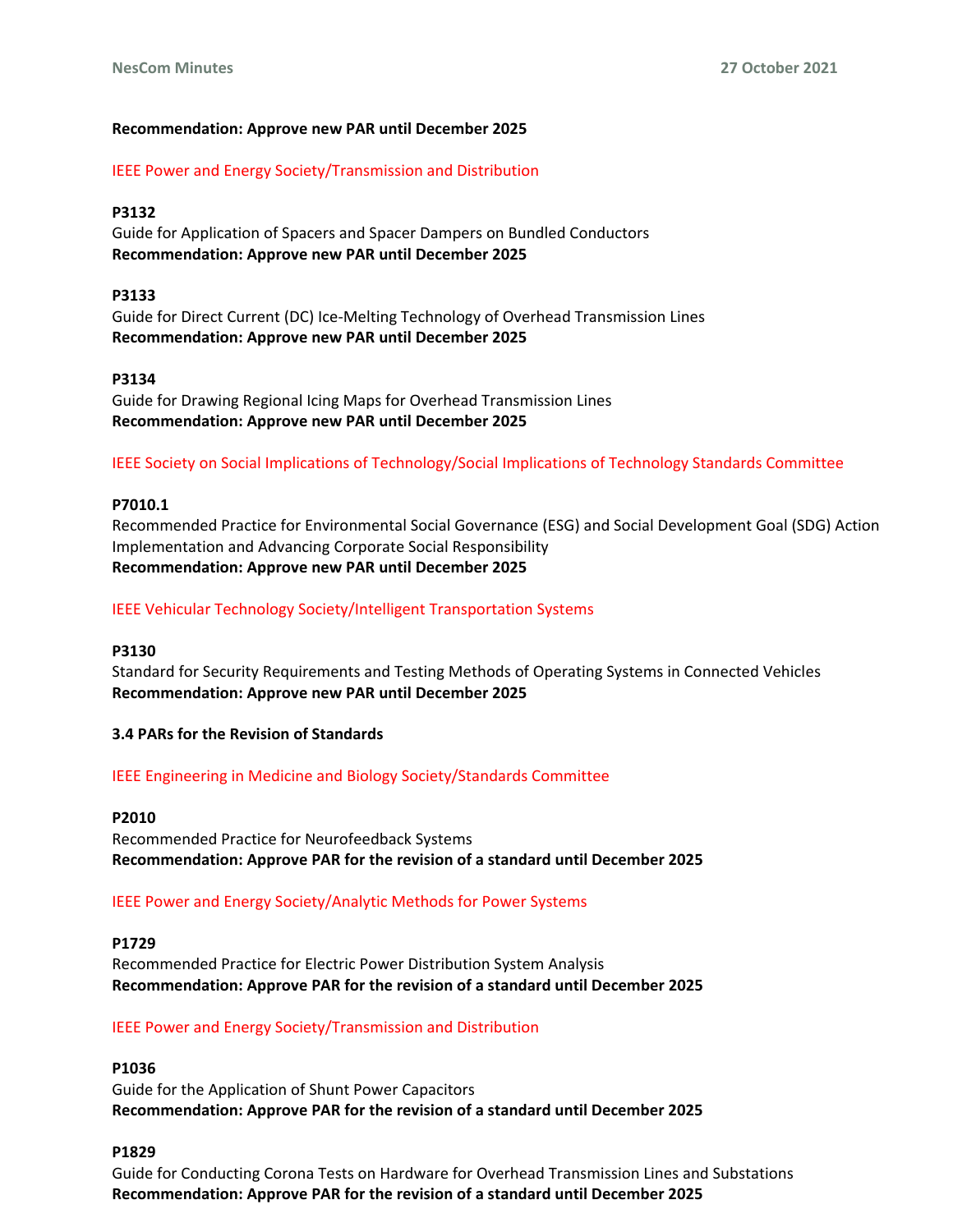# IEEE Vehicular Technology Society/Rail Transportation Standards Committee

# **P1628**

Recommended Practice for Maintenance of Direct Current (DC) Overhead Contact Systems for Transit Systems **Recommendation: Approve PAR for the revision of a standard until December 2025**

# IEEE-SASB Coordinating Committees/SCC31 - Automatic Meter Reading and Energy Management

# **P1377**

Standard for Utility Industry Metering Communication Protocol Application Layer (End Device Data Tables) **Recommendation: Approve PAR for the revision of a standard until December 2025**

# **P1701**

Standard for Optical Port Communication Protocol to Complement the Utility Industry End Device Data Tables **Recommendation: Approve PAR for the revision of a standard until December 2025**

# **P1702**

Standard for Telephone Modem Communication Protocol to Complement the Utility Industry End Device Data Tables

**Recommendation: Approve PAR for the revision of a standard until December 2025**

# **P1703**

Standard for Local Area Network/Wide Area Network (LAN/WAN) Node Communication Protocol to Complement the Utility Industry End Device Data Tables

**Recommendation: Approve PAR for the revision of a standard until December 2025 (10 approve, 0 disapprove, 1 abstain)**

### **4 OLD BUSINESS**

# **4.1 Committee Member Interactions/Comments Re: myProject**

Annette Reilly asked about how myProject issues are being identified and subsequently addressed. On behalf of the myProject team, Matt Ceglia mentioned that the team continues to work on enhancements and any trouble spots brought to their attention. He also mentioned that Lisa Weisser brings any issues discussed at NesCom to the myProject team.

There was a discussion about the NesCom review process, and whether there is still an Individual Review Period followed by an Open Review Period. Matt Ceglia reminded NesCom that there is no plan to eliminate the Individual Review Period. Chair Stanley mentioned that if anyone is interested in re-opening this topic back up in 2022, they can do that.

Don Wright noted that in the case where there are duplicate comments during the Individual Review Period, and the second comment is removed because it has already been addressed, there is no mechanism for the NesCom members to see why they voted the way they did. Lisa Weisser explained that the NesCom Administrator typically emails the NesCom member before deleting a comment.

Lei Wang asked for the status of the 'Next/Back' functionality for reviewing the PARs.

# **AI: Matt Ceglia will ask the myProject team about the status of the 'Next/Back' functionality.**

Note: This functionality is scheduled to be available following Release 3.3 in early February 2022.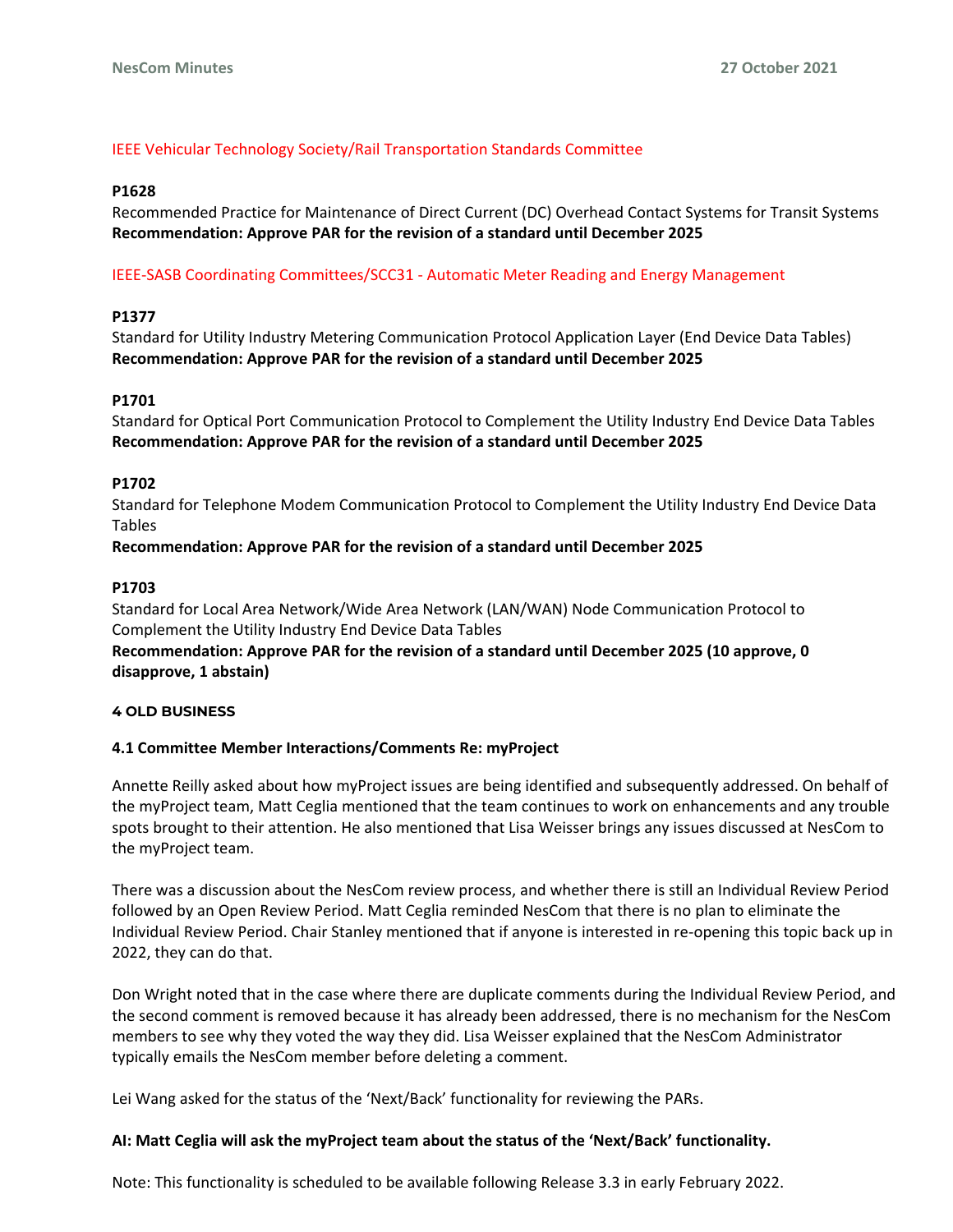Note: This is a standing agenda item and if anyone has any feedback about their user experience with myProject, please let Lisa Weisser know.

### **5 NEW BUSINESS**

# **5.1 Working Group and NesCom Member Roles Regarding Terminology**

Chair Stanley opened this discussion with a slide that showed the SASB Resolution from December 2020 about the use of inclusive terminology:

IEEE standards (including recommended practices and guides) shall be written in such a way as to unambiguously communicate the technical necessities, preferences, and options of the standard to best enable market adoption, conformity assessment, interoperability, and other technical aspirations of the developing standards committee. IEEE standards should be written in such a way as to avoid non-inclusive and insensitive terminology (see IEEE Policy 9.27) and other deprecated terminology (see clause 10 of the IEEE SA Style Manual) except when required by safety, legal, regulatory, and other similar considerations. Terms such as master/slave, blacklist, and whitelist should be avoided.

Chair Stanley additionally offered suggestions for NesCom Member and Working Group roles regarding terminology:

- The responsibility to evaluate a given standard's alignment with the SASB resolution on Terminology rests with the WG and the SASB.
- NesCom members might offer suggestions on a PAR or become involved in a WG; however it is not the role of NesCom to require changes to a PAR or to evaluate the safety, legal, regulatory or other considerations involved in terminology decisions.

There was discussion about the NesCom members being able to comment about these items as they come up on PARs, and it was agreed that NesCom members should not be constrained from making comments and suggestions, but it is not the role of NesCom to provide oversight to tell the Working Groups they cannot use certain terminology.

There was clarification that certain terminology is included in the *IEEE SA Standards Style Manual*, such as absolute language or the use of the word 'safe', and these are examples of wording that NesCom can request to be removed from a PAR.

Kim Breitfelder, Director, Content & Training + Development, noted that her team does change gender language in standards, but when it comes to technical language, they can query the Working Group, and they can make recommendations for other terms to be used, but they can't enforce a change.

There was additional discussion about how NesCom members can maintain their own interest and/or their country's requirements with regard to inclusive terminology. Claire Topp, IEEE outside legal counsel, reminded everyone that as NesCom members, while they may be influenced or informed by other organizations, they are acting in an individual capacity in the best interest of IEEE, which does not preclude consideration of the SASB resolution about inclusive terminology.

Chair Stanley thanked everyone for their comments.

# **6 DATE OF NEXT MEETING**

The next meeting of NesCom will take place on 07 December 2021 by teleconference.